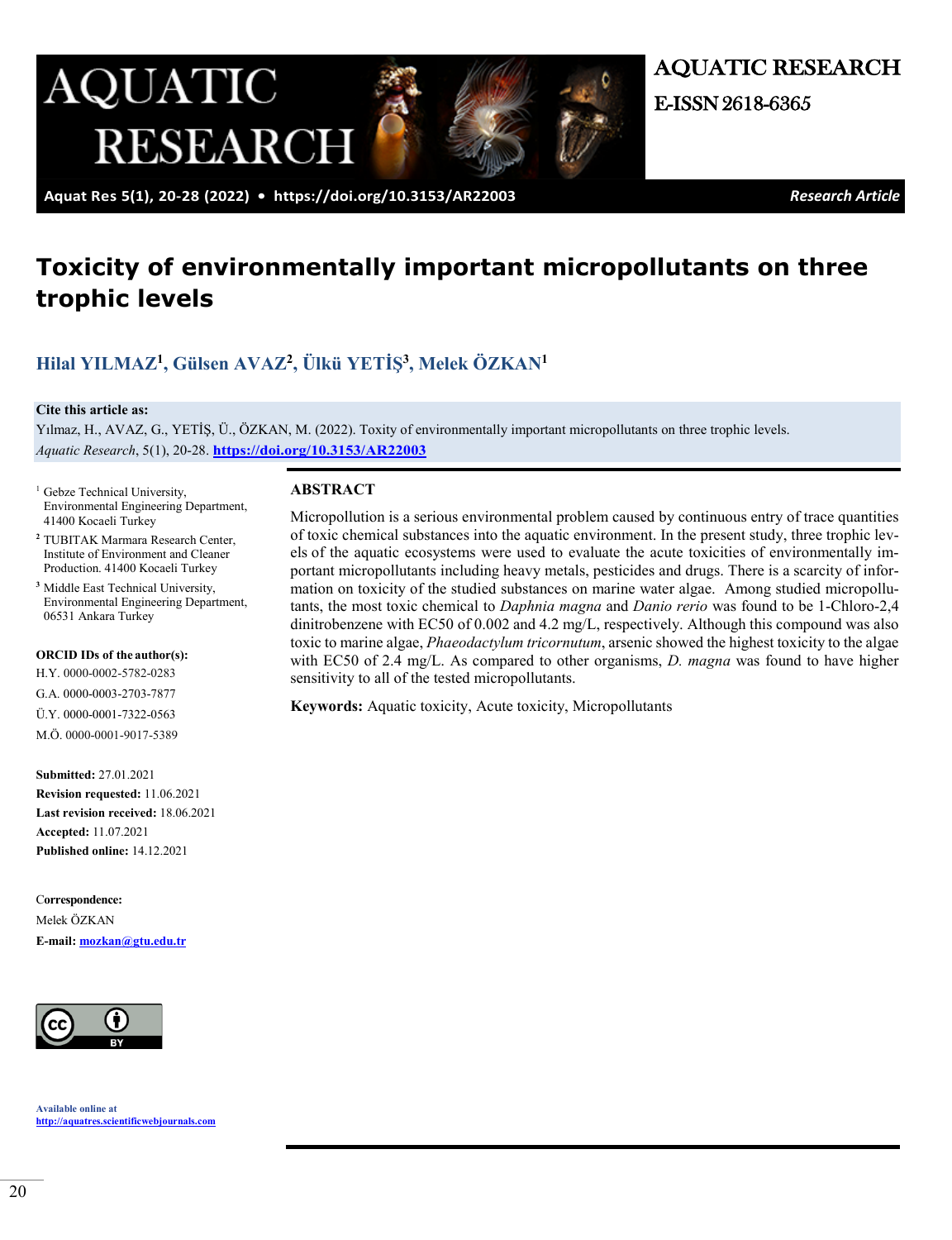## **Introduction**

Micropollution is an important environmental problem characterized by entry of a wide variety of chemicals into the receiving environments at trace concentrations (ng/L to  $\mu$ g/L). Thanks to the resent technological progress in chemical analysis, it is not hard to detect their presence in water (Metz & Ingold 2014; Hollender et. al. 2007; Schwarzenbach et al. 2006). Continuous input of non-biodegradable, persistent and bioaccumulative micropollutants in receiving waters is an important problem threatening aquatic ecosystem. In spite of their hardly detectable low concentrations in receiving water bodies, most of them raise considerable toxicological concerns (Schwarzenbach et al. 2006). They cause serious pollution issues like poisoning of fish and other aquatic organisms and disturbances in aquatic environment (Shao et al. 2019). Trcilosan which is a widely used biocide can be given as an example to this category. It is frequently detected in different water environments including streams and seawater at concentration ranging from 0.001 to 40.000 ng/L (SCCS, 2010). This bioaccumulative and persistent chemical haspotential negative impacts on human and animal health, it is also highly toxic to green algae, which is an organism having remarkable impact on the balance of the ecosystem (Dhillon et al 2015; Tatarazako et al. 2004). Growth deformities, immunodeficiency, neurobehavioral deficiency and cancer can be listed as important side effects of persistent micropollutants due to bioaccumulation via food chain (Yan et. al. 2018). The feminization of male fish is one of the most striking effect caused by discharge of estrogen containing wastewaters to receiving environments. Being an endocrine disrupting compound it gives harm to the reproductive performance of fish, which leads to disturbances in their population development (Harris et al. 2011).

Global production of anthropogenic chemicals is reported to increase from 1 to 400 million tons per year in the last century (Gavrilescu et al. 2015). It is reported that approximately 280 different micropollutants have been detected in greywater (Etchepare & Van der Hoek 2015). The source of these compounds reaching receiving environments are mostly human activities such as agriculture, drug and cosmetic industry. Conventional wastewater treatment is reported to be not very effective for removal of micropollutants such as pesticides, industrial chemicals or pharmaceutical products (Wilhelm et al. 2018; Falås et al. 2016; Margot et al. 2015). Because of insufficient treatment, large quantities of micropollutants are dumped into the water environments. It is essential to understand the impact of micropollutants on marine ecosystem and improve treatment technologies for their depollution (Villette et al. 2019).

Study of the toxic effect of environmentally important micropollutants on different aquatic organisms reveals how hazardous they are to the environment and increases knowledge on interactions between test organisms and the chemical substance. Microalgae with their high surface-to-volume ratio can show immediate response to toxic pollutants. Inhibition or enhancement of their growth due to the presence of contaminants provide valuable information about the possible effects of contaminants on the marine-coastal ecosystem. One of the most common standard test organism is the marine diatom *Phaeodactylum tricornutum*, which is also an important food source for zooplankton and other filter feeding organisms. It is one of the few salt water phytoplanktonic model for toxicity standard tests (Libralato et. al. 2016; Wang & Zheng 2008). Microalgae, water fleas and zebrafish represent an aquatic food chain as primary producer, primary consumer and secondary consumer, respectively. Being inexpensive, small and easy to care for in large numbers zebrafish is preferred for determination of the water quality and toxic effects of contaminants (Lele & Krone 1996). It is reported that 70% of human genes coding for proteins are consistent with zebrafish, and 84% of these genes are found to be associated with human diseases. Thus, toxicology test results obtained on zebrafish, which is a vertebrate model, can give idea about the effect of toxicants on human health ((Howe et al. 2013; Qian et al. 2018).

In this study, acute toxicity tests for 13 micropollutants including heavy metals, pesticides and drugs were investigated on marine algae, water flea and zebrafish. Among these compounds, polychlorinated biphenyls has great concern. 2,4- DCP, a widely used chlorinated phenolic [compound](about:blank) for synthesis of agricultural biocides and pharmaceuticals, are a major source of worry for both human and [ecological health](about:blank) (Zhang et al. 2018). Heavy metals studied are vanadium, titanium, arsenic and antimony. The chemicals and the potential sectors discharging these micropollutants were listed in Table 1. The micropollutants selected are widely used in our country and have scarce acute toxicity data in literature on marine algae. The other criteria for selection is their  $log K<sub>ow</sub>$  value lower than 3 which results in increased solubility in water. Previously, the Annual Mean Environmental Quality Standards (µg/L) of these micropollutants were determined in a Project on detection of dangerous micropollutants for Turkey coastal and transitional waters. Their bioavailability, annual quantity of usage in the country (import or production) and ecotoxicity were among the important criteria for EQS determination (Tübitak 2017). The extremely hazardous chemical tested in this study with annual mean EQS value of 0.05 µg/L is Azinphos-methyl, which is an organophosphate pesticide.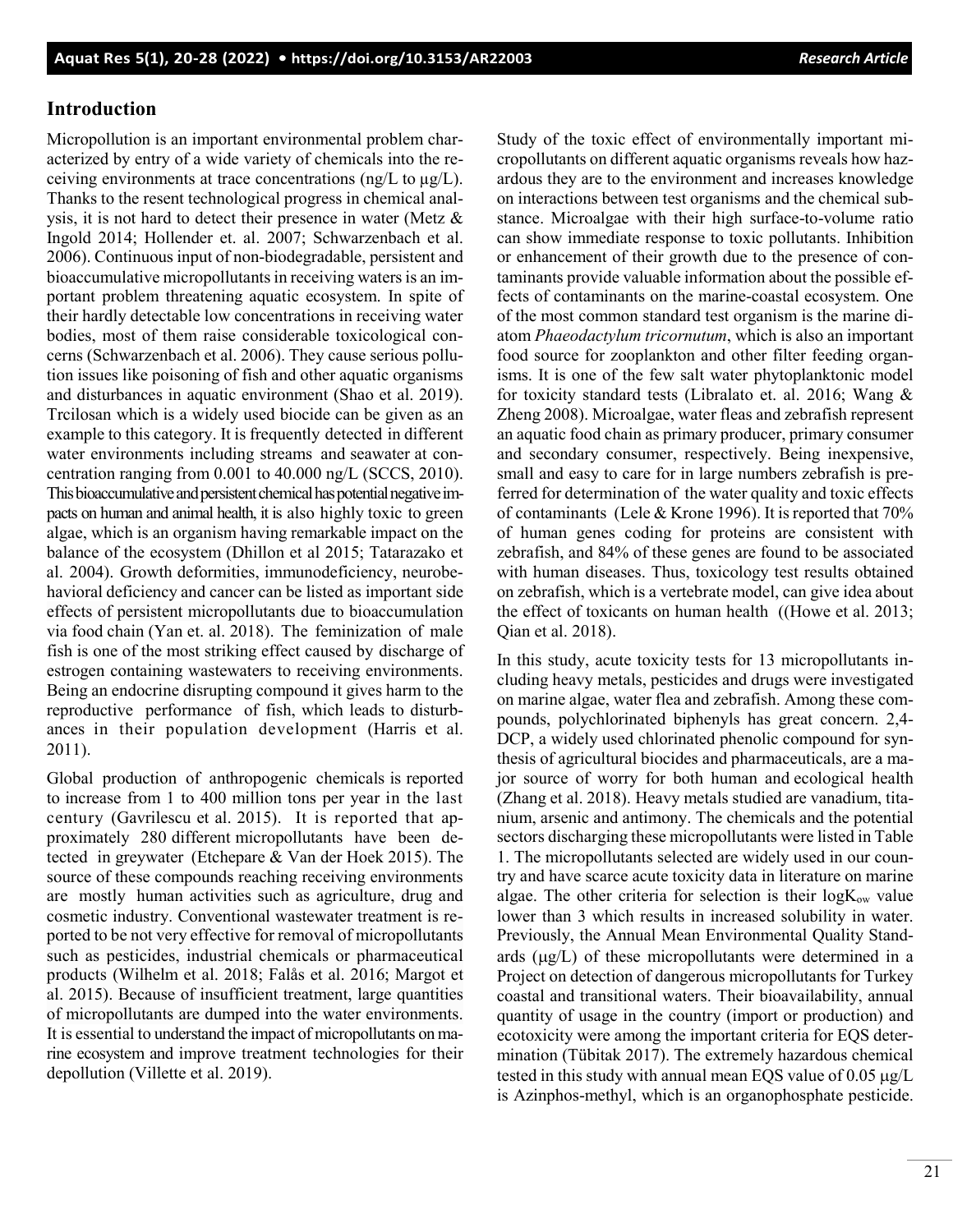EQS values of n-Butyltin Trichloride, Triadimenol and Vanadium are also low so they are regarded to be dangerous with their low mean annual EQS values  $(1-2 \mu g/L)$ .

## **Material and Methods**

## *Test Compounds*

All the chemicals listed in Table 1 were supplied by Sigma Aldrich. Stock solutions of the micropollutants were prepared in distilled water. EC50 values for each chemical was determined for five different concentrations diluted from their stock solutions.

## *Toxicity Tests*

**Water fleas (***Daphnia magna***):** Water fleas were cultured in a 2 L beaker containing 1 L of distilled water and fed with *Chlorella vulgaris*. The photoperiod was applied as16 h L and 8 h D, and the temperature was 20 °C (Bernot et al. 2005). This culture was used for inoculation 100 mL of test solution containing toxic chemical of interest. All experiments were initiated with 24 h old organisms. The animals were not fed during the tests. The test solutions containing required amount of toxic chemicals were prepared by making dilutions from stock solutions in appropriate concentration range. For each concentration, 100 ml of test solutions was prepared in

two beakers and 10 *Daphnia magna* were placed into each beaker and monitored for 96 hours. The measured toxic effect was death of organisms recognized as immobilization for 15 s after stimulation by a bright light.

**Marine algae (***Phaeodactylum tricornutum***):** Microalgae are cultured in vessels containing only nutrient medium (as controls) and nutrient medium to which the test micropollutant is added. The algae cells was cultured in F/2 medium which contains  $75g/L$  NaNO<sub>3</sub>,  $5.65g/L$  NaH<sub>2</sub>PO<sub>4</sub>.2H<sub>2</sub>O,  $12.9g/L$  Na<sub>2</sub>SiO<sub>3</sub>.5H<sub>2</sub>O, 0.005g/L CuSO<sub>4</sub>.5H<sub>2</sub>O, 0.011g/L ZnSO<sub>4</sub>.7H2O, 0.005g/L CoCI<sub>2</sub>.6H<sub>2</sub>O, 0.090g/L MnCI2.4H2O, 0.909g/L FeCI3.6H2O (Guillard 1975). Appropriate volumes of nutrient medium were placed in flasks and algae were then introduced into the flasks and standardized light and temperature conditions are provided. Algae cultivation is carried out with an initial cell density of 10<sup>6</sup> cells/mL and the experiment is continued for 96 hours. Algae cells at the logarithmic phase are used for toxicity tests. Experiments were performed in a light-dark cycle for 12 hours with 2000- 3000 lx illumunation, at  $21 \pm 2$  ° C, pH 7.1 for 12 hours. Data of algae growth during the test are obtained in each day for 96 hours (Sun et al. 2016). The results of the test are calculated as % effect, based on final versus initial population density.

| <b>Micropollutant Cas No</b>     | <b>Industrial usage</b>                                                                                                                                                         |  |  |
|----------------------------------|---------------------------------------------------------------------------------------------------------------------------------------------------------------------------------|--|--|
| 1-Chloro-2,4 dinitrobenzene      | Detecting and determining nicotinamide adenine dinucleotide (NAD), refrigerant in air                                                                                           |  |  |
| $97-00-7$                        | conditioning systems, main toxin in pesticide and herbicide products (Santos et.al., 2021)                                                                                      |  |  |
| Azinphos-methyl 86-50-0          | Pesticide, agro-chemical product (Zhang et al., 2019)                                                                                                                           |  |  |
| 2-Amino-4-chlorophenol 95-85-2   | Industrial gases, chemical fertilizers, nitrogen compounds, paints and varnishes                                                                                                |  |  |
|                                  | (NCBI, 2021)                                                                                                                                                                    |  |  |
| Sulfamethoxazole 723-46-6        | Applied as a bacteriostatic drug (Dirany et al., 2011)                                                                                                                          |  |  |
| n-Butyltin Trichloride 1118-46-3 | Plastic raw materials manufacture, processing and coating of metals (NCBI,2021)                                                                                                 |  |  |
| 3-Chlorophenol 108-43-0          | Tire treading and reprocessing (Wang et al., 2011)                                                                                                                              |  |  |
| 2,4-Dichlorophenol 120-83-2      | Pesticides, herbicides, and bactericides (Zhou, et al., 2020)                                                                                                                   |  |  |
| Triadimenol 55219-65-3           | Agricultural fungicide (Li et al., 2014)                                                                                                                                        |  |  |
| Arsenic 7440-38-2                | Manufacture of pesticides and other agro-chemical products, construction of ships and float-<br>ing structures (NCBI,2021)                                                      |  |  |
| Vanadium 7440-62-2               | Manufacture of industrial gases, chemical fertilizers, nitrogen compounds, paints, plastic<br>raw materials and steel alloys, battery and superconducting materials (NCBI,2021) |  |  |
| Titanium 7440-32-6               | Manufacture of plastic bag, bag, sachet, sack, box, carboy, bottle and reel (NCBI,2021)                                                                                         |  |  |
| Antimony 7440-36-0               | Flame-retardants, rubber vulcanization, plastic stabilization, white pigment, textile finish,                                                                                   |  |  |
|                                  | glass manufacture, ceramic enamels (Paoletti et al., 2001)                                                                                                                      |  |  |
| Iron $7439-89-6$                 | Manufacture of basic iron and steel products and ferroalloys, chemical fertilizers and nitro-                                                                                   |  |  |
|                                  | gen compounds (NCBI, 2021)                                                                                                                                                      |  |  |

**Table 1.** Micropollutants studied and their source of pollution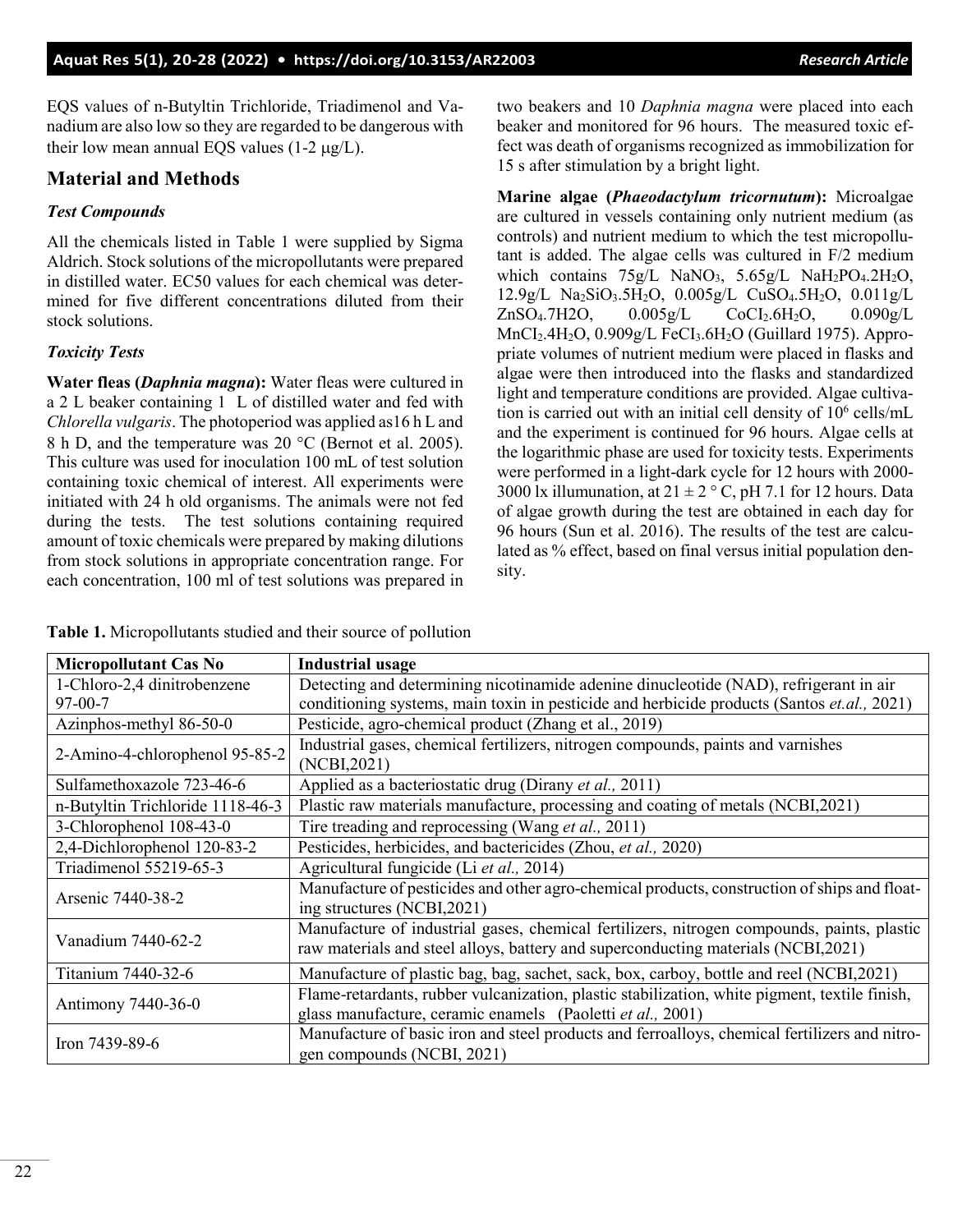**Zebrafish (***Danio rerio***):** Aerated tap water was used for the preparation of serial concentrations of the chemicals to be tested for toxicity and for the pond containing the *Danio rerio*. In the experiment, ten *Danio rerio* were placed in a 2 L glass beaker containing 1 L of solution and the fish were monitored for 96 hours after the addition of chemicals. The number of dead fish was recorded every 24 hours (Sun et al. 2016).

#### *Calculation of %Effect for Micropollutants*

% effect vs chemical concentration graphics for all the chemicals on three different organisms were given in Suplementary file. % Effect values are calculated by using following equation

%  $\%Effect = \frac{\# \text{ of death organisms in test}}{\# \text{ of alive organisms in control}} \times 100$ 

## **Results and Discussion**

In the present study, three [trophic levels](about:blank) of the ecosystems including producers (*P. tricornutum*), primary and secondary consumers (*D. magna* and *D. rerio*), were used to evaluate the toxicities of environmentally important micropollutants listed in Table 1. Micropollutants which has rare or no toxicity test results on marine algae were selected for determination of their toxicity. Benthic [microalgae](about:blank) play a key role in in [biogeochemical cycles](about:blank) and are important for the control of marine resources. Marine organisms living in estuarine and coastal sediments will be the first targets of toxic pollutants. They are exposed to a number of natural and synthetic pollutants, including trace metals, pesticides, various PAHs, biocides, and other pollutants coming from plastic or cosmetic industry (Tato & Beiras 2019). The toxicity of micropollutants such as PAHs and metals on marine organisms has been widely investigated (Brown et al. 2004; Company et al. 2004; Singh et. al. 2004; Morlon et al. 2005). However, only a few compounds are subject to legal regulations (Rogowska et. al. 2020) and unfortunately large number of contaminants are still discharged into the nearest river or sea without removal from wastewater. Toxic contaminants including most of the micropollutants threat survival of aquatic organisms and disturb marine ecosystem. Drastic changes in the ecosystem may result in difficult-to-reverse circumstances. For example, effect of micropollutants on microbial loop functioning is reported to a cause of mucilage problem in Meditteranean Sea (Danovaro et. al. 2009). To protect marine life, determining the pollutants with high toxicity and characterizing the ecological risk to aquatic organisms is critical. Although prediction tools using quantitative structure activity relationship (QSAR) models such as Ecological Structure Activity Relationships (ECOSAR) can also be applied for risk assesment

studies (Li et. al. 2021), data based on ecotoxicological tests is primarily preferred.

Being dominant in most marine ecosystem, the [diatom](about:blank) *P. tricornutum* appears as a good model to study the interactions between toxic contaminants and marine ecosystem (Poirier et al. 2018). Phytoplanktons (microalgae) are the primary producers at the base of the aquatic food chain, so that they are the first targets to be affected by pollution (Satoh et al. 2005). Algae are ecologically important organisms and generally sensitive to test substances. Also algal tests are rapid and cost effective (Arensberg et. al.1995).

Table 2 presents 96h acute toxicity test results for 13 micropollutants on three trophic level. EC50 and LC50 values were obtained by measuring the effect of at least five concentrations of the chemical on the test organisms. Graphics for determination of EC50 and LC50 values can be found in the Supplementary file. Figure 1 shows %effect graphics for the most toxic chemical for each individual test organism. Toxicity experiments on three trophic level revealed that *D. magna* is the most sensitive organism to all of the tested micropollutants except 2,4-Dichlorophenol (Table 2). This substance together with 1-Chloro-2,4 dinitrobenzene showed their highest toxicity to zebrafish (Figure 1 C). 1-Chloro-2,4 dinitrobenzene, an intermediate solvent used in many sectors, was shown to be highly toxic to all organisms but it was found to be toxic to *D. magna* the most (Figure 1 A). In a previous study, 48h EC50 of 1-Chloro-2,4 dinitrobenzene was reported to be 0.8 mg/L for *Chlorella pyrenoidosa*, a freshwater green algae (Maas-Diepeveen &Leeuwen 1986) and 0.49 mg/L for *D. magna* (Dierickx & Vanderwielen 1986). In our study, EC50 for *D. magna* was found to be 0.002 mg/L, much more lower than previous studies. Toxicity of other chlorinated compounds, 2,4-Dichlorophenol and 3-Chlorophenol, were not as high as 1-Chloro-2,4 dinitrobenzene for *D. magna*, however, all the chlorinated compounds including these two were shown to be highly toxic to zebrafish. Toxicity of a chemical substance may differ with respect to the test organism due to the difference in their cell structure and function, and level of organization. Vertebrates possess enzymatic and non-enzymatic antioxidant systems as defense against oxidative stress (Fontagné-Dicharry et al. 2017). There is not much toxicology data for 1-Chloro-2,4 dinitrobenzene for zebrafish in the literature. Some material safety data sheets report LC50 as 0.32 mg/L for zebrafish, however we have obtained 96h LC50 as 4.2 mg/L for this organism. There is a detailed acute toxicity data for 2,4 dichlorophenol (Moermond &Heugens 2009) in which LC50 value was given as 3.9 mg/L for zebrafish for 96h (Guillard 1975). We obtained similar EC50 value for 2,4 dichlorophenol for zebrafish. The pesticide, Azinphos-methyl, which is accepted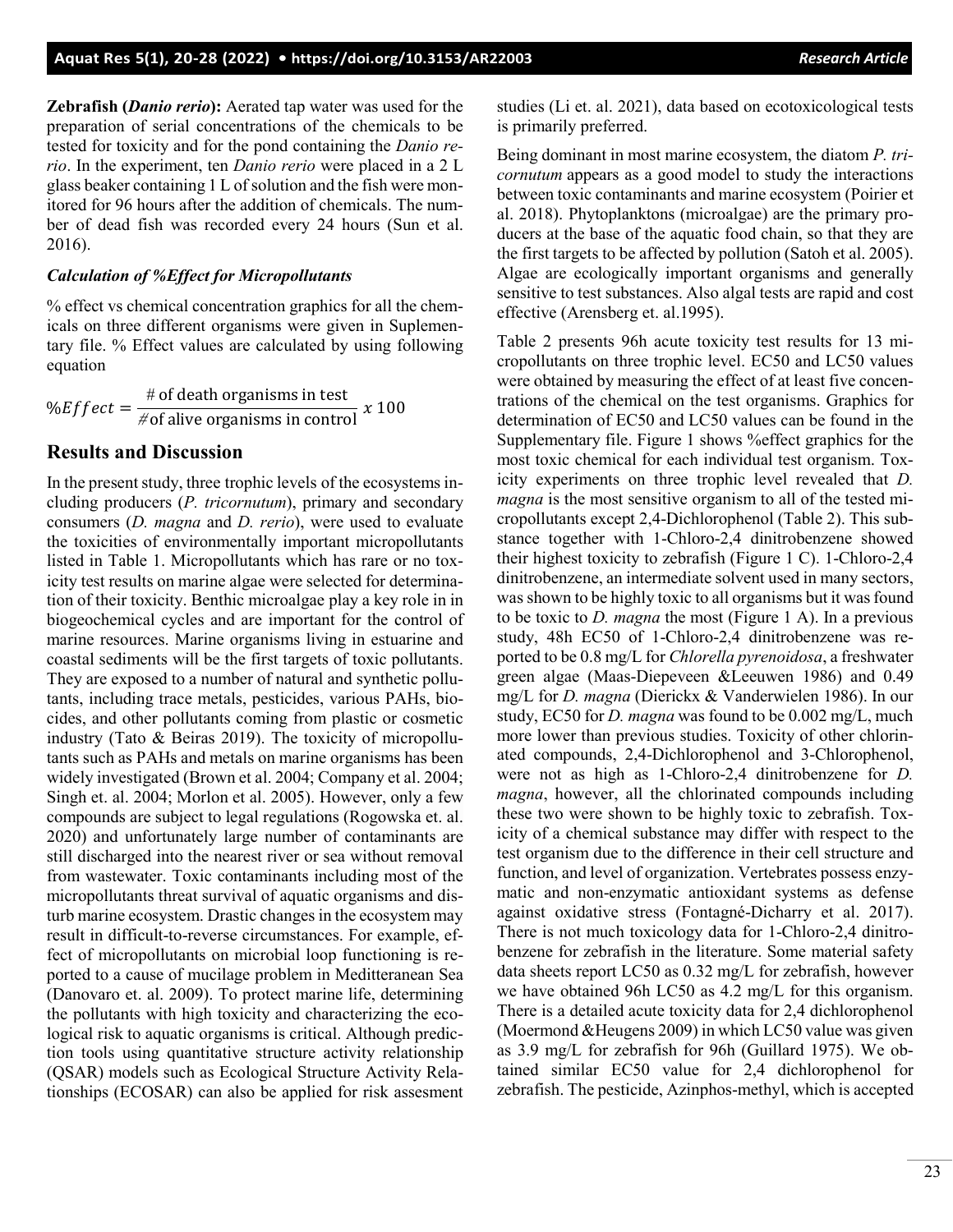## **Aquat Res 5(1), 20-28 (2022) • <https://doi.org/10.3153/AR22003>***Research Article*

as extremely hazardous was found to be highly toxic to *D. magna* with EC50 of 6 μg/L but its toxicity to marine algae is not higher than heavy metals. In the present study *D. magna* was found to be sensitive to micropollutants more than marine algae.

| Micropollutant              | Daphnia magna     | P. tricornutum   | Danio rerio      |
|-----------------------------|-------------------|------------------|------------------|
|                             | EC50(96 h) (mg/L) | EC50(96 h)(mg/L) | LC50(96h) (mg/L) |
| 2,4-Dichlorophenol          | 17.7              | 16.7             | 4.2              |
| 3-Chlorophenol              | 12.3              | 25.5             | 34.1             |
| n-Butyltin Trichloride      | 5.8               | 7.9              | 65.6             |
| Iron                        | 4.0               | 53.7             | 335.6            |
| Sulfamethoxazole            | 2.2               | 114.7            | 235.5            |
| Triadimenol                 | 1.3               | 5.4              | 135.3            |
| Antimony                    | 0.08              | 4.9              | 103.5            |
| Titanium                    | 0.055             | 3.7              | 118.4            |
| Vanadium                    | 0.050             | 6.2              | 124.2            |
| 2-Amino-4-chlorophenol      | 0.023             | 65.2             | 5.5              |
| Arsenic                     | 0.023             | 2.4              | 21.9             |
| Azinphos-methyl             | 0.006             | 8.6              | 11.7             |
| 1-Chloro-2,4 dinitrobenzene | 0.002             | 5.2              | 4.2              |

**Table 2.** Half-maximal effective concentrations of micropollutants on three trophic levels

Underlined values are the highest, bold ones are the lowest toxic concentrations for a species. Half maximal effective concentration for each chemical were calculated from the equations obtained from %effect vs concentration graphics (Supplementary file)



**Figure 1.** %Effect of the most toxic micropollutants studied on three trophic level A) 1-Chloro-2,4 dinitrobenzene for water flea *Daphnia magna*, B) Arsenic for marine algae *Phaeodactylum tricornutum*, and C) 1-Chloro-2,4 dinitrobenzene for zebrafish *Danio rerio*.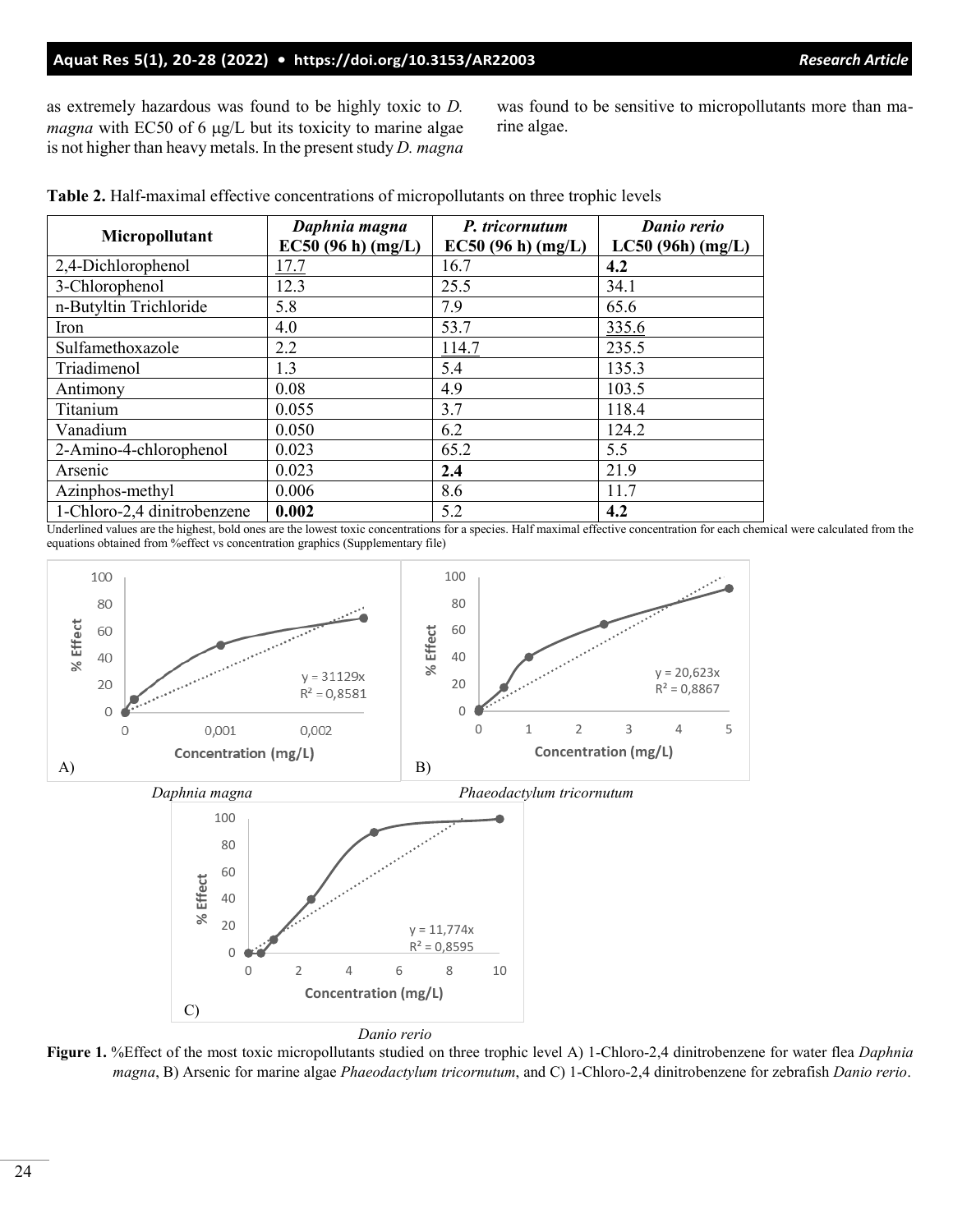Heavy metals (e.g., copper, lead, mercury) are one of the most widely used contaminants and serious forms of environmental pollution. Except for iron, studied heavy metals in the present work were determined to be highly toxic for water flea and marine microalgae. As an higher level consumer, zebrafish, is more resistant to heavy metals as compared to the chlorinated organic compounds. Arsenic showed high toxicity to *D. magna* and *P. tricornutum*. Concentrations as low as 23 µg/L was found to be enough to give harm to water fleas. Among the substances examined in this study, arsenic was shown to be the most toxic chemical for microalgae, *P. tricornutum* (Figure 1 B)*.* Vanadium also showed remarkable toxicity to *D. magna* and *P. tricornutum*. It was reported that the growth of an aquatic plant is stimulated by trace quantities of vanadium (1-10 μg/l), but concentrations above 100 μg/l are toxic. Power and beat producing industry using fossil fuels (such as petroleum, coal and oil) cause the most widespread discharge of vanadium into the environment (Venkataraman & Sudha 2005).

## **Conclusion**

Ecotoxicity of 13 environmentally important micropollutants including heavy metals such as arsenic, titanium and vanadium, pharmaceuticals including sulphametaxazole; industrial solvents used in plastic raw material manufacturing including 2,4-dichlorophenol and n-butyltin trichloride, and chemicals used in pesticide manufacturing like azinphos-methyl were tested on marine water algae, water flea and zebrafish. Although those micropollutants are not priority micropollutants they are hazardous or extremely hazardous substances used in various industries at high quantities. The results of the study showed that water flea, *D. magna*, is most sensitive organisms to almost all of the micropollutants tested. Among the tested micropollutants, 1-chloro-2,4 dinitrobenzene which is used in paint and agricultural chemical manufacturing industry was found to be the most toxic compound to all tested species. Arsenic and azinphos-methyl were also found to be highly toxic to all the organisms used in this study. Marine microalgae used in this study is shown to be affected remarkably by heavy metals which are one of the major causes of marine pollution in our country.

Result of the study will be useful for validation of environmental quality standards for micropollutants entering marine environment. We dramatically experienced a mucilage problem in Marmara Sea in 2021 and understand how microalgal community change and dominance of harmful species can have devastating results in sea ecosystem. Stress exerted by toxic pollutants on plankton community not only cause death of organisms but also make them increase exopolysaccharide

production which turns into mucus at the end. In order to protect marine ecosystem, environmental quality standards should be strictly applied for the micropollutants entering the water bodies from various industries.

#### **Compliance with Ethical Standard**

**Conflict of interests:** The authors declare that for this article they have no actual, potential or perceived conflict of interests.

**Ethics committee approval:** Ethics committee approval is not required.

**Funding disclosure:** We thank Turkish Scientific and Technological Research Council (TUBITAK) for supporting this study (Project No: 115Y025).

**Acknowledgments:** -

**Disclosure:** -

## **References**

**Arensberg, P., Hemmingsen, V.H., Nyholm, N. (1995).** A Miniscale Algal Toxicity Test. *Chemosphere,* 30(11), 2103– 15.

[https://doi.org/10.1016/0045](https://doi.org/10.1016/0045-6535(95)00090-U)-6535(95)00090-U

**Bernot, R.J., Brueseke, M.A., Evans-White, M.A., Lamberti, G.A. (2005).** Acute and Chronic Toxicity of Imidazolium-Based Ionic Liquids on Daphnia Magna. *Environmental Toxicology and Chemistry* 24(1), 87. [https://doi.org/10.1897/03](https://doi.org/10.1897/03-635.1)-635.1

**Brown, R.J., Galloway, T.S., Lowe, D., Browne, M.A., Dissanayake, A., Jones, M.B., Depledge, M.H. (2004).** Differential Sensitivity of Three Marine Invertebrates to Copper Assessed Using Multiple Biomarkers. *Aquatic Toxicology*, 66(3), 267–78.

<https://doi.org/10.1016/j.aquatox.2003.10.001>

**Company, R., Serafim, A., Bebianno, M.J., Cosson, R., Shillito, B., Fiala-Médioni, A. (2004).** Effect of Cadmium, Copper and Mercury on Antioxidant Enzyme Activities and Lipid Peroxidation in the Gills of the Hydrothermal Vent Mussel Bathymodiolus Azoricus. *In Marine Environmental Research,* 58, 377–81.

<https://doi.org/10.1016/j.marenvres.2004.03.083>

**Danovaro, R., Fonda, S., Pusceddu, U.A. (2009).** Climate change and the potential spreading of marine mucilage and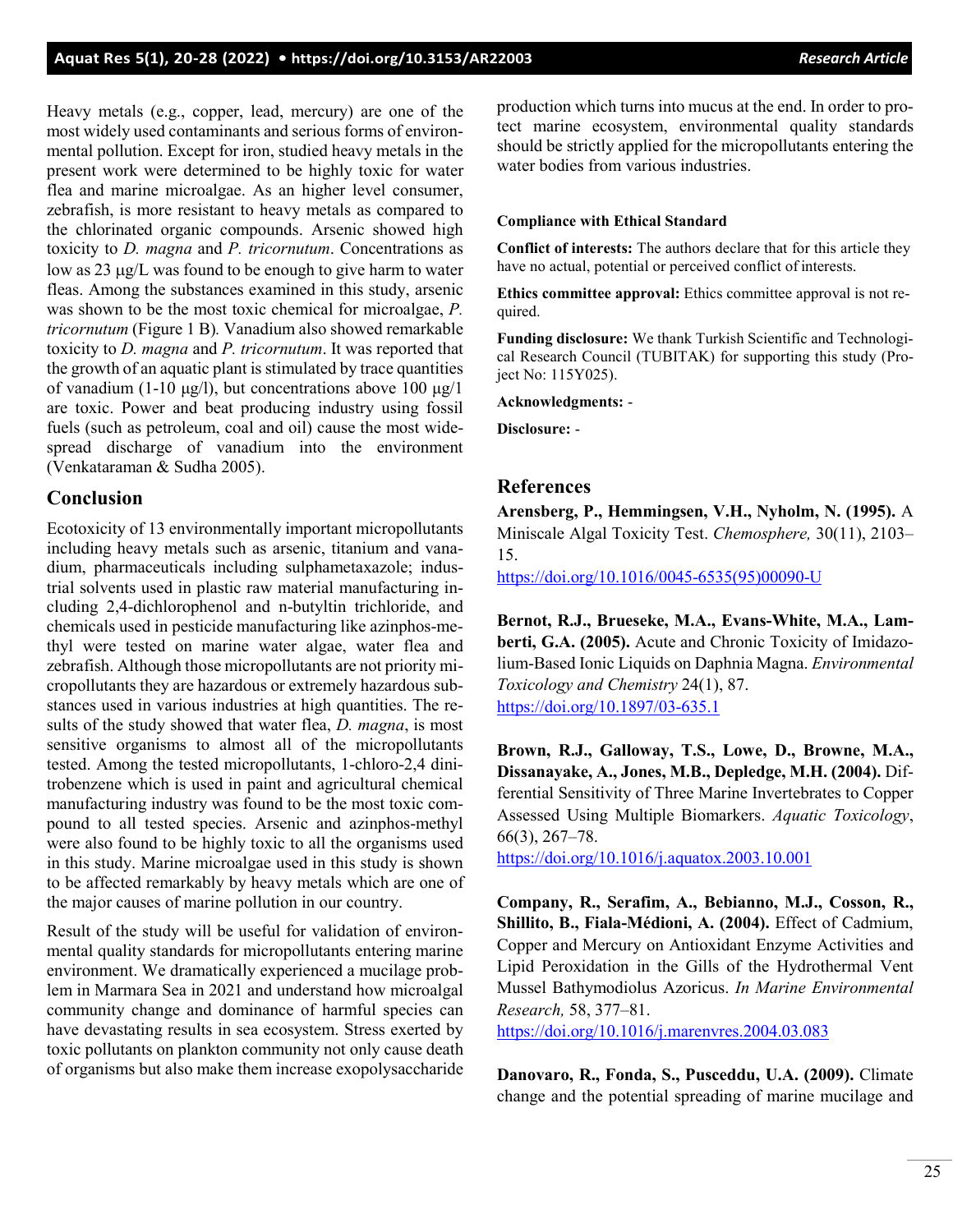## **Aquat Res 5(1), 20-28 (2022) • <https://doi.org/10.3153/AR22003>***Research Article*

microbial pathogens in the Mediterranean Sea. *PlosOne,* 4(9), e7006. <https://doi.org/10.1371/journal.pone.0007006>

**Dierickx, P.J., Vanderwielen, C. (1986).** Glutathione-Dependent Toxicity of the Algicide 1-Chloro-2,4-Dinitrobenzene to Daphnia *Magna straus*. *Bulletin of Environmental Contamination and Toxicology,* 37(1), 629–32. <https://doi.org/10.1007/BF01607814>

**Dirany, A., Aaron, E., Oturan, S., Sirés, N., Oturan, I., Aaron, J.J. (2011).** Study of the toxicity of sulfamethoxazole and its degradation products in water by a bioluminescence method during application of the electro-Fenton treatment. *Analytical and Bioanalytical Chemistry,* 400(2), 353–360. [https://doi.org/10.1007/s00216](https://doi.org/10.1007/s00216-010-4441-x)-010-4441-x

**Dhillon, G.S., Kaur S., Pulicharla, A., Brar S.K., Cledón, M., Verma, M., Surampalli, R.Y. (2015).** Triclosan: Current status, occurrence, environmental risks and bioaccumulation potential. *Int J Environ Res Public Health,* 12(5), 5657–5684.

**Etchepare, R., Van der Hoek, J.P. (2015).** Health Risk Assessment of Organic Micropollutants in Greywater for Potable Reuse. *Water Research,* 72 (April), 186–198.

**Falås, P., Wick, A., Sandro, C., Habermacher, J., Ternes, T.A., Joss, A. (2016).** Tracing the limits of organic micropollutant removal in biological wastewater treatment. *Water Research*, 95(May), 240–249. <https://doi.org/10.1016/j.watres.2016.03.009>

**Fontagné-Dicharry, S., Durante, Sadasivam, H.A., C.A., Kaushik, J., Geurden, I. (2017).** Parental and early-feeding effects of dietary methionine in rainbow trout (*Oncorhynchus mykiss*). *Aquaculture,* 469(February), 16–27. <https://doi.org/10.1016/j.aquaculture.2016.11.039>

**Gavrilescu, M., Demnerová, K., Aamand, J., Agathos, S., Fava, F. (2015).** Emerging pollutants in the environment: Present and future challenges in biomonitoring, ecological risks and bioremediation. *New Biotechnology,* 32(1), 147–56. <https://doi.org/10.1016/j.nbt.2014.01.001>

**Guillard, R.R.L. (1975).** Culture of phytoplankton for feeding marine invertebrates. in culture of marine invertebrate Animals, 29–60. Boston, MA: Springer US. [https://doi.org/10.1007/978](https://doi.org/10.1007/978-1-4615-8714-9_3)-1-4615-8714-9\_3

**Harris, C.A., Hamilton, P.B., Runnalls, T.J., Vinciotti, V., Henshaw, A., Hodgson, D., Coe, T.S., Jobling, S., Charles R.T., Sumpter, J.P. (2011).** The consequences of feminization in breeding groups of wild fish. *Environmental Health Perspectives,* 119(3), 306–311. <https://doi.org/10.1289/ehp.1002555>

**Hollender, J., Heinz S., McArdell, C.S. (2007).** Polar organic micropollutants in the water cycle. in dangerous pollutants (xenobiotics) in urban water cycle. 103–16. Springer Netherlands.

[https://doi.org/10.1007/978](https://doi.org/10.1007/978-1-4020-6795-2_11)-1-4020-6795-2\_11

**Howe, K., Matthew D.C., Torroja, C.F., Torrance, J., Berthelot, C., Muffato, M., Collins, J.E. (2013).** The zebrafish reference genome sequence and its relationship to the human genome. *Nature*, 496(7446), 498–503. <https://doi.org/10.1038/nature12111>

**Lele, Z., Krone, P.H. (1996).** The zebrafish as a model system in developmental, toxicological and transgenic research. Biotechnology Advances. Elsevier Inc. [https://doi.org/10.1016/0734](https://doi.org/10.1016/0734-9750(96)00004-3)-9750(96)00004-3

**Li, Y., Dong, F., Liu, X., Xu, J., Han, Y., Zheng, Y. (2014).** Chiral fungicide triadimefon and triadimenol: Stereoselective transformation in greenhouse crops and soil, and toxicity to Daphnia magna. *Journal of Hazardous Materials,* 265, 115– 123.

<https://doi.org/10.1016/j.jhazmat.2013.11.055>

Li, X., Zhang, R., Tian, T., Shang, X., Xu D., Yingying H., Matsuura, N. (2021). Screening and ecological risk of 1200 organic micropollutants in Yangtze Estuary water. *Water Research*, June, 117341.

<https://doi.org/10.1016/j.watres.2021.117341>

**Libralato, G., Gentile, E., Ghirardini, A.V. (2016).** Wastewater effects on *Phaeodactylum tricornutum* (Bohlin): Setting up a classification system. *Ecological Indicators*, 60(July), 31–37.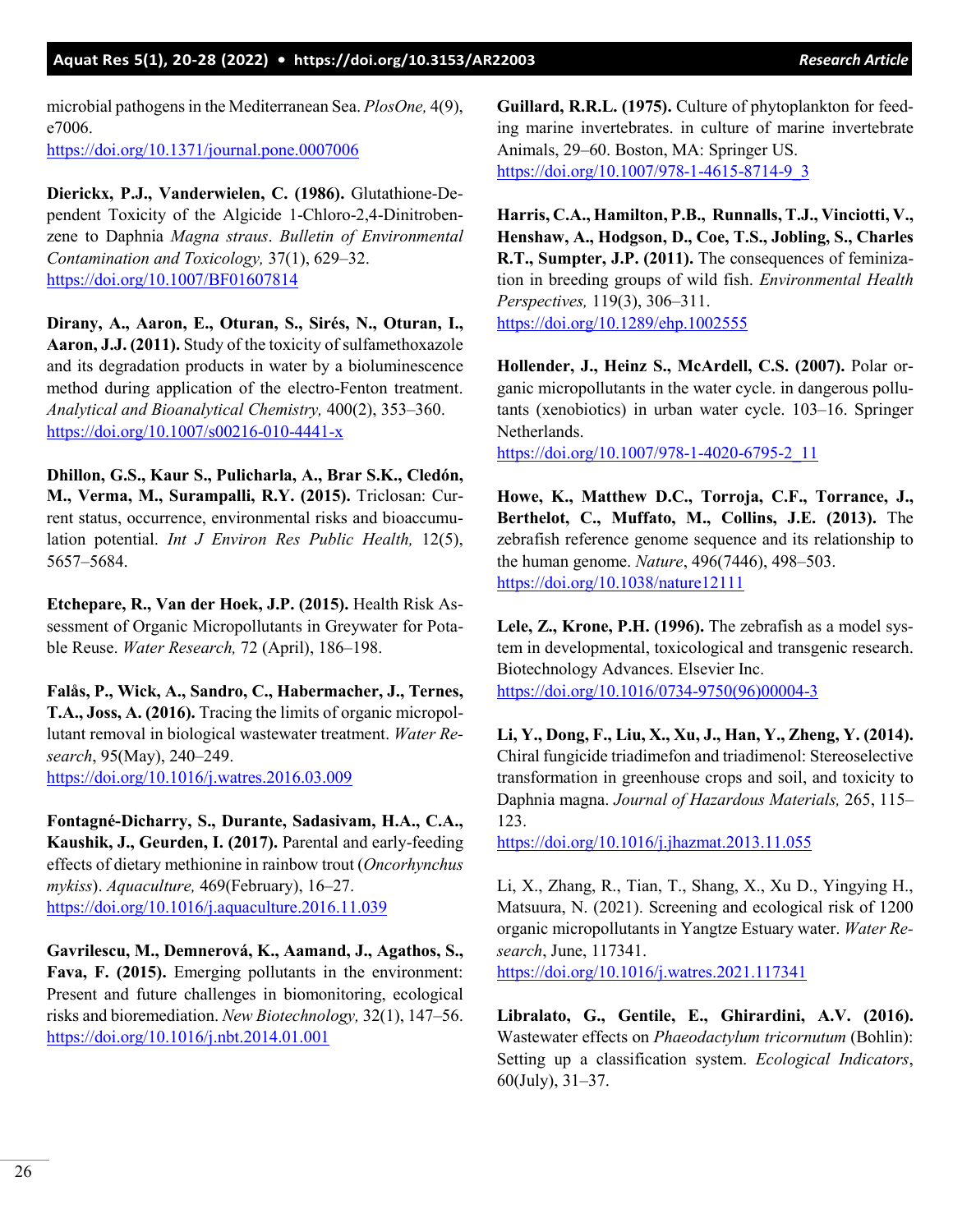## **Aquat Res 5(1), 20-28 (2022) •<https://doi.org/10.3153/AR22003>***Research Article*

#### <https://doi.org/10.1016/j.ecolind.2015.06.014>

**Maas-Diepeveen, J.L., Leeuwen, C.J. (1986).** Aquatic Toxicity of Aromatic Nitro Compounds and Anilines to Several Freshwater Species. Laboratory for Ecotoxicology, Institute for Inland Water Management and Waste Water Treatment, Report No. 86-42: 10 p.

**Margot, J., Luca Rossi, Barry, D.A., Holliger, C. (2015).** A review of the fate of micropollutants in wastewater treatment plants. *WIREs Water*, 2 (5), 457–487. <https://doi.org/10.1002/wat2.1090>

**Metz, F., Ingold, K. (2014).** Sustainable wastewater management: Is it possible to regulate micropollution in the future by learning from the past? A policy analysis. S*ustainability*, *6*(4), 1992-2012. <https://doi.org/10.3390/su6041992>

**Moermond, C.T.A., Heugens, E.H.W. (2009).** Environmental risk limits for trichlorophenols. Report 601714005/2009.

**Morlon, H., Claude, F., Magali, F., Christelle, A., Jacqueline, G.L., Alain, B. (2005).** Toxicity of selenite in the unicellular green alga *Chlamydomonas reinhardtii*: Comparison between effects at the population and sub-cellular level. *Aquatic Toxicology,* 73(1), 65–78. <https://doi.org/10.1016/j.aquatox.2005.02.007>

**National Center for Biotechnology Information (2021).** PubChem Compound Summary for CID 5359596, Arsenic. Retrieved June 17, 2021 from <https://pubchem.ncbi.nlm.nih.gov/compound>

**Paoletti, F., Sirini, P., Seifert, H., Vehlow, J. (2001).** Fate of antimony in municipal solid waste incineration. *Chemosphere,* 42(5-7), 533–543. [https://doi.org/10.1016/S0045](https://doi.org/10.1016/S0045-6535(00)00225-3)-6535(00)00225-3

**Poirier, I., Marie, P., Lauriane, K., Philippe, H., Arnaud, D., Arash, J., Johana, C., Christelle, C., Gallon, R.K., Bertrand, M. (2018).** Toxicological effects of cd se nanocrystals on the marine diatom *Phaeodactylum tricornutum*: The first mass spectrometry-based proteomic approach. *Ecotoxicology and Environmental Safety*, 152, 78–90.

<https://doi.org/10.1016/j.ecoenv.2018.01.043>

**Qian, L., Feng, C., Yang, Y., Yuan, L., Suzhen, Q., Wang, C. (2018).** Mechanisms of developmental toxicity in zebrafish embryos (*Danio rerio*) induced by boscalid. *Science of the Total Environment*, 634, 478–487. <https://doi.org/10.1016/j.scitotenv.2018.04.012>

**Rogowska, J., Monika, C., Wojciech, R., Lidia, W. (2020).** Micropollutants in Treated Wastewater. Ambio. Springer. [https://doi.org/10.1007/s13280](https://doi.org/10.1007/s13280-019-01219-5)-019-01219-5

**Santos, J.E.L., Gómez, M.A., Moura, D.C. de, Cerro-López, M., Quiroz, M.A., Martínez-Huitle, C.A. (2021).** Removal of herbicide 1-chloro-2,4-dinitrobenzene (DNCB) from aqueous solutions by electrochemical oxidation using boron-doped diamond (BDD) and PbO2 electrodes. *Journal of Hazardous Materials,* 402, 123850. <https://doi.org/10.1016/j.jhazmat.2020.123850>

**Satoh, A., Vudikaria, L.Q., Kurano, K., Miyachi, S. (2005).** Evaluation of the sensitivity of marine microalgal strains to the heavy metals, Cu, As, Sb, Pb and Cd. *Environment International*, 31(5), 713–722. <https://doi.org/10.1016/j.envint.2005.01.001>

**Schwarzenbach, R.P., Escher, B.I., Fenner, K., Hofstetter, T.B., Johnson, A.J., Gunten, U.V., Wehrli, B. (2006).** The challenge of micropollutants in aquatic systems. *Science,*  313(5790), 1072-1077.

<https://doi.org/10.1126/science.1127291>

**SCCS (Scientific Committee on Consumer Safety) (2010).** Opinion on Triclosan (Antimicrobial Resistance) Scientific Committee on Consumer Safety; Luxembourg: 2010. [https://ec.europa.eu/health/scientific\\_committees/opi](https://ec.europa.eu/health/scientific_committees/opinions_layman/triclosan/en/about-triclosan.htm#29)[nions\\_layman/triclosan/en/about](https://ec.europa.eu/health/scientific_committees/opinions_layman/triclosan/en/about-triclosan.htm#29)-triclosan.htm#29 (accessed:12.12.2021)

**Shao, Y., Chen, Z., Hollert, H., Zhou, S., Deutschmann, B., Seiler, T.B. (2019).** Toxicity of 10 organic micropollutants and their mixture: Implications for aquatic risk assessment. *Science of the Total Environment,* 666(May), 1273– 1282.

<https://doi.org/10.1016/j.scitotenv.2019.02.047>

**Singh, A.K., Sharma, L., Mallick, N. (2004).** Antioxidative role of nitric oxide on copper toxicity to a chlorophycean